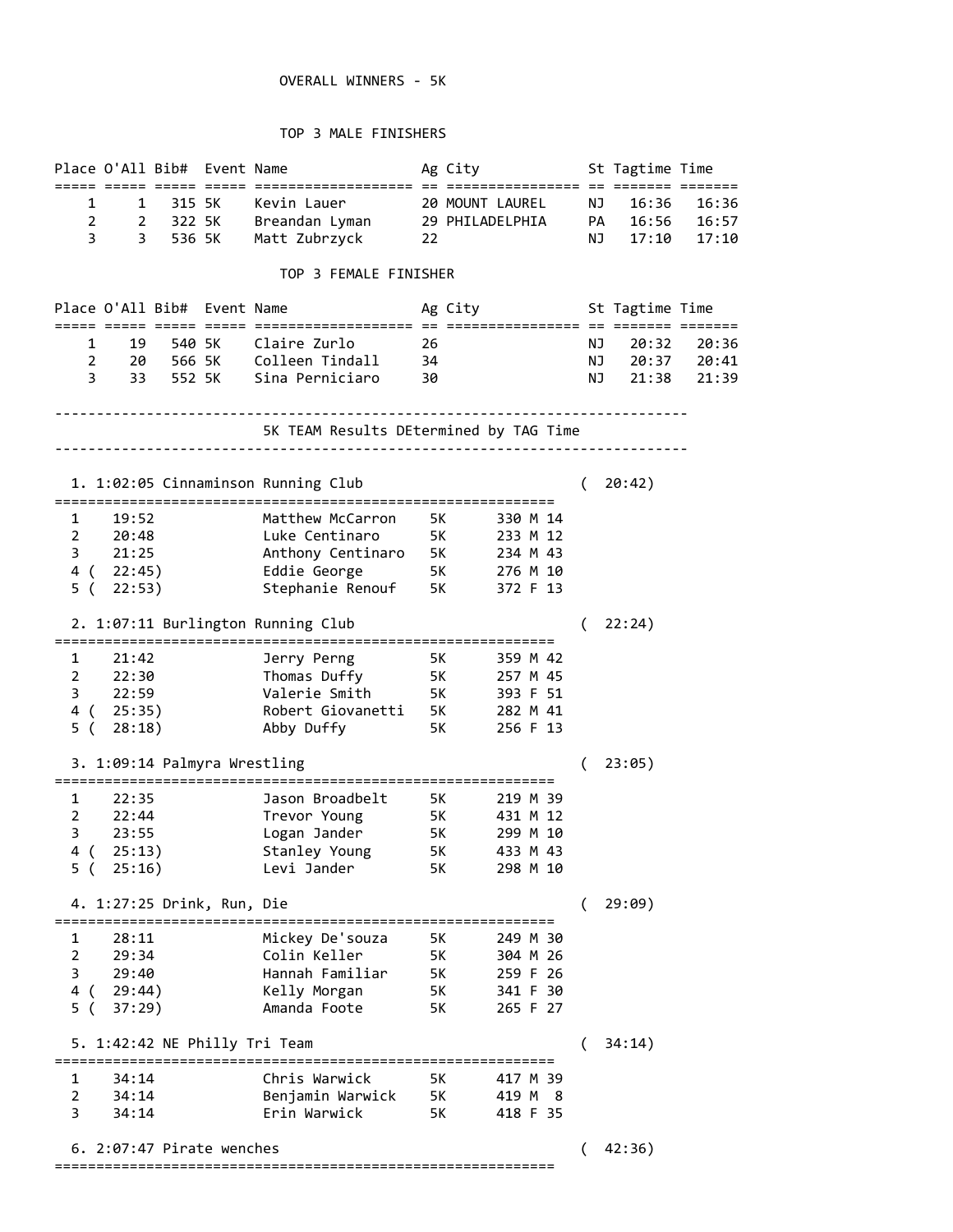|               | 39:00      | Missy Taffler         | 5K . | 397 F 47 |
|---------------|------------|-----------------------|------|----------|
| 2             | 42:54      | Lena Namnun           | 5K . | 346 F 42 |
| $\mathcal{R}$ | 45:53      | Jessica Moonblatt     | 5K   | 340 F 45 |
|               | 4 ( 46:03) | Vicki Coletti         | 5K   | 239 F 50 |
|               | 5(50:24)   | Melissa Van Reuter 5K |      | 410 F 40 |

### 5K AGE-GROUP RESULTS

# MALE AGE GROUP: 1 - 13 (3 WINNERS)

|                | Place O'All Bib# Event Name |        |            |                                                                                                     |    | Age City        |           | St Guntime Tagtime |       |
|----------------|-----------------------------|--------|------------|-----------------------------------------------------------------------------------------------------|----|-----------------|-----------|--------------------|-------|
| $\mathbf{1}$   | 25                          | 233 5K |            | 2002 2003 2009 2009 2009 200901010101010101 200 2009010101010101 20 200901 200901<br>Luke Centinaro |    | 12 RIVERTON     | <b>NJ</b> | 20:48              | 20:45 |
| $\overline{2}$ | 57                          | 276 5K |            | Eddie George                                                                                        |    | 10 RIVERSIDE    | NJ        | 22:45              | 22:41 |
| 3              | 59                          | 431 5K |            | Trevor Young                                                                                        |    | 12 PALMYRA      | NJ        | 22:44              | 22:42 |
| 4              | 79                          | 319 5K |            | Alexander Lonardo                                                                                   |    | 10 RIVERTON     | NJ        | 23:53              | 23:27 |
| 5              | 81                          | 327 5K |            | Cole Malinowski                                                                                     |    | 13 RIVERTON     | NJ.       | 23:31              | 23:31 |
|                |                             |        |            |                                                                                                     |    |                 |           |                    |       |
|                |                             |        |            | FEMALE AGE GROUP: 1 - 13 (3 WINNERS)                                                                |    |                 |           |                    |       |
|                | Place O'All Bib# Event Name |        |            |                                                                                                     |    | Age City        |           | St Guntime Tagtime |       |
|                |                             |        |            |                                                                                                     |    |                 |           |                    |       |
| 1              | 65                          | 372 5K |            | Stephanie Renouf                                                                                    |    | 13 RIVERTON     | NJ        | 22:53              | 22:47 |
| $\overline{2}$ | 160                         | 474 5K |            | Olivia Staely                                                                                       | 13 |                 | ΝJ        | 27:19              | 27:12 |
| 3              | 189                         | 445 5K |            | Cora Betten                                                                                         | 12 |                 | NJ        | 28:36              | 28:04 |
| 4              | 191                         | 256 5K |            | Abby Duffy                                                                                          |    | 13 CHESTERFIELD | ΝJ        | 28:18              | 28:10 |
| 5              | 224                         | 448 5K |            | Maura Russel                                                                                        | 13 |                 | ΝJ        | 29:32              | 29:12 |
|                |                             |        |            | MALE AGE GROUP: 14 - 19                                                                             |    | (3 WINNERS)     |           |                    |       |
|                | Place O'All Bib# Event Name |        |            |                                                                                                     |    | Age City        |           | St Guntime Tagtime |       |
| 1              | 7                           | 721 5K |            | Josh Forrest                                                                                        | 16 |                 | <b>NJ</b> | 19:00              | 18:57 |
| $\overline{2}$ | 14                          | 523 5K |            | Austin Gabay                                                                                        | 17 |                 | NJ        | 19:47              | 19:47 |
| 3              | 16                          | 330 5K |            | Matthew McCarron                                                                                    |    | 14 RIVERTON     | NJ        | 19:52              | 19:52 |
| 4              | 17                          | 237 5K |            | Ryan Coceano                                                                                        |    | 14 RIVERTON     | NJ        | 19:54              | 19:53 |
| 5              | 18                          | 561 5K |            | Riley Maher                                                                                         | 16 |                 | <b>NJ</b> | 20:10              | 20:09 |
|                |                             |        |            |                                                                                                     |    |                 |           |                    |       |
|                |                             |        |            | FEMALE AGE GROUP: 14 - 19 (3 WINNERS)                                                               |    |                 |           |                    |       |
|                | Place O'All Bib#            |        | Event Name |                                                                                                     |    | Age City        |           | St Guntime Tagtime |       |
| 1              | 39                          | 591 5K |            | 2002 2003 2009 2009 2009 200901010101010101 200 2009010101010101 20 200901 200901                   | 18 |                 | NJ        | 21:49              | 21:43 |
| $\overline{2}$ | 40                          | 290 5K |            | Emily Rooney<br>Makala Hansen                                                                       |    |                 | PA        | 21:48              | 21:43 |
| $\overline{3}$ | 75                          |        |            |                                                                                                     |    | 15 WARMINSTER   |           |                    |       |
| 4              |                             | 332 5K |            | Jaimie McHugh                                                                                       |    | 19 RIVERTON     | NJ        | 23:16              | 23:07 |
|                | 114                         | 250 5K |            | Brigid Doherty                                                                                      |    | 18 RIVERSIDE    | NJ        | 25:26              | 24:52 |
| 5              |                             |        |            |                                                                                                     |    |                 |           |                    |       |
|                | 137                         | 584 5K |            | Gabriella Kalafas                                                                                   | 19 |                 | ΝJ        | 26:09              | 26:02 |

|    | Place O'All Bib# Event Name |          |                 |    | Age City               |     | St Guntime Tagtime |       |  |
|----|-----------------------------|----------|-----------------|----|------------------------|-----|--------------------|-------|--|
|    |                             |          |                 |    |                        |     |                    |       |  |
|    |                             | 6 318 5K | John Lipuma     |    | 29 PRINCETON JUNCTI NJ |     | 17:35              | 17:33 |  |
|    | 8                           | 503 5K   | Maxwell Ralston | 20 |                        | NJ. | 19:19              | 19:16 |  |
| 3. | 10                          | 631 5K   | Matthew Young   | 22 |                        | NJ. | 19:37              | 19:33 |  |
| 4  | 12                          | 369 5K   | Peter Reist     |    | 29 PHILADELPHIA        | PA. | 19:43              | 19:41 |  |
| 5. | 49                          | 385 5K   | Matt Scioli     |    | 27 PHILADELPHIA        | PA  | 22:45              | 22:26 |  |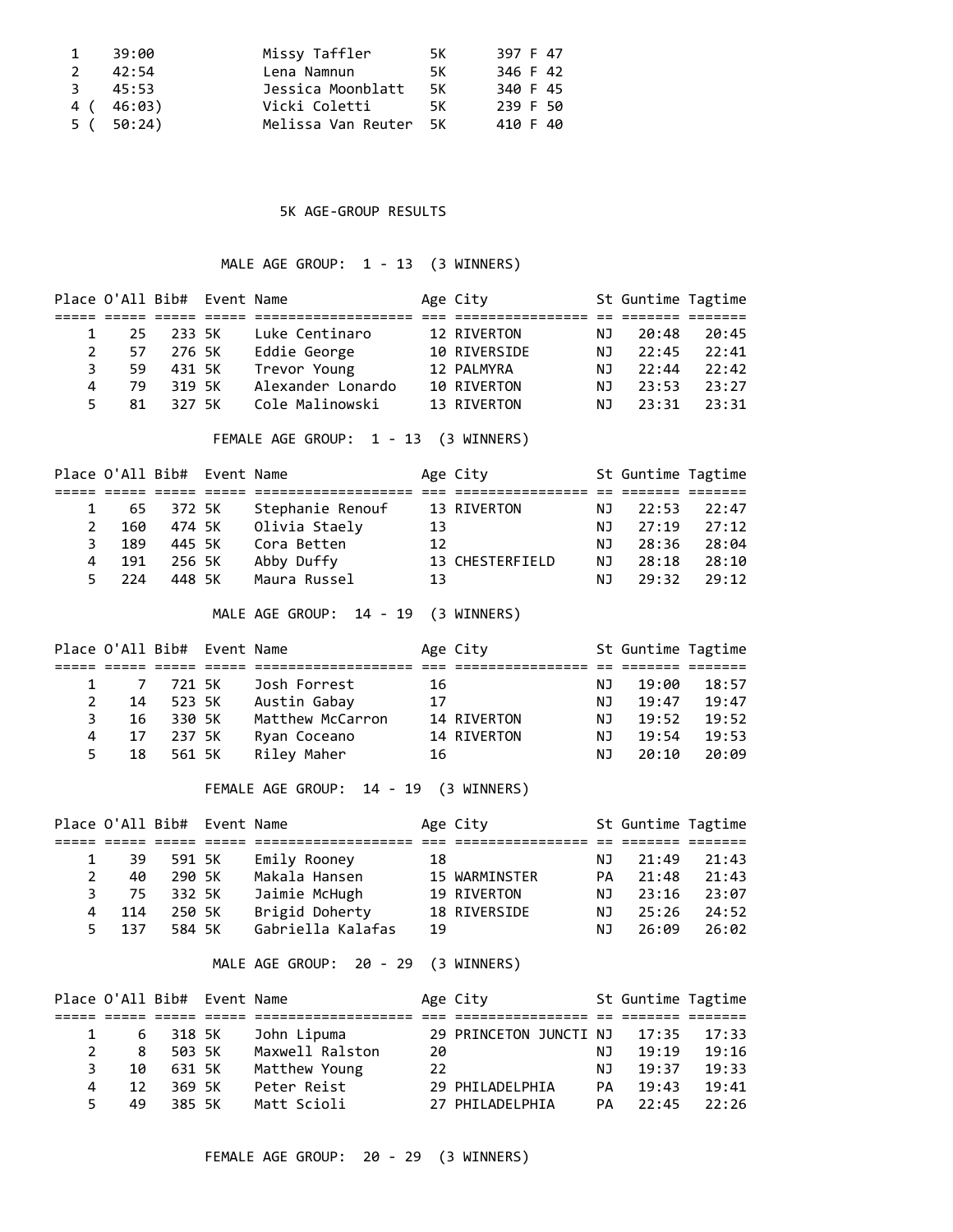|                | Place O'All Bib# |                             | Event Name |                                                                                 |    | Age City            |    | St Guntime Tagtime                       |       |
|----------------|------------------|-----------------------------|------------|---------------------------------------------------------------------------------|----|---------------------|----|------------------------------------------|-------|
| 1              | 44               | 618 5K                      |            | Jamie Brandenburger                                                             | 22 |                     | ΝJ | 22:06                                    | 21:52 |
| $\overline{2}$ | 58               | 575 5K                      |            | Susan Bridge                                                                    | 20 |                     | ΝJ | 22:48                                    | 22:41 |
| 3              | 71               | 504 5K                      |            | Haley Adams                                                                     | 20 |                     | ΝJ | 23:01                                    | 22:55 |
| 4              | 83               | 305 5K                      |            | Bridget Killen                                                                  |    | 29 CHERRY HILL      | ΝJ | 23:51                                    | 23:34 |
| 5              | 105              | 582 5K                      |            | Emily Fusco                                                                     | 22 |                     | ΝJ | 24:40                                    | 24:34 |
|                |                  |                             |            | MALE AGE GROUP: 30 - 39                                                         |    | (3 WINNERS)         |    |                                          |       |
|                |                  | Place O'All Bib# Event Name |            |                                                                                 |    | Age City            |    | St Guntime Tagtime<br>== ======= ======= |       |
| 1              | 9                | 306 5K                      |            | Peter Klabe                                                                     |    | 32 MORRISVILLE      | PA | 19:26                                    | 19:22 |
| $\overline{2}$ | 11               | 211 5K                      |            | Richard Bockari                                                                 |    | 34 WILLINGBORO      | ΝJ | 19:40                                    | 19:39 |
| 3              | 13               | 204 5K                      |            | Stephen Augustyn                                                                |    | 32 RIVERTON         | ΝJ | 19:48                                    | 19:46 |
| 4              | 15               | 247 5K                      |            | Kyle Cutler                                                                     |    | 37 MEDFORD          | NJ | 19:55                                    | 19:50 |
| 5              | 24               | 321 5K                      |            | Mark Loomis                                                                     |    | 34 MOUNT ROYAL      | ΝJ | 20:53                                    | 20:39 |
|                |                  |                             |            | FEMALE AGE GROUP:                                                               |    | 30 - 39 (3 WINNERS) |    |                                          |       |
|                |                  | Place O'All Bib# Event Name |            | 2002 2003 2009 2009 2009 20091010101010101 200 200910101010101 20 200910 200910 |    | Age City            |    | St Guntime Tagtime                       |       |
| 1              | 38               | 384 5K                      |            | Megan Schweitzer                                                                |    | 39 MERCHANTVILLE    | ΝJ | 21:46                                    | 21:42 |
| $\overline{2}$ | 53               | 578 5K                      |            | Whitney Tagliavini                                                              | 32 |                     | ΝJ | 22:37                                    | 22:32 |
| 3              | 56               | 479 5K                      |            | Christine Palumbo                                                               | 32 |                     | ΝJ | 22:50                                    | 22:41 |
| 4              | 62               | 517 5K                      |            | Rebecca Klabe                                                                   | 30 |                     | ΝJ | 22:51                                    | 22:45 |
| 5              | 80               | 701 5K                      |            | Nicole Lagerman                                                                 | 31 |                     | ΝJ | 23:45                                    | 23:28 |
|                |                  |                             |            | MALE AGE GROUP: 40 - 49                                                         |    | (3 WINNERS)         |    |                                          |       |
|                | Place O'All Bib# |                             | Event Name |                                                                                 |    | Age City            |    | St Guntime Tagtime<br>es essesse essesse |       |
| 1              | 33               | 234 5K                      |            | Anthony Centinaro                                                               |    | 43 RIVERTON         | ΝJ | 21:25                                    | 21:23 |
| 2              | 34               | 325 5K                      |            | Michael Madden                                                                  |    | 43 COLLINGSWOOD     | ΝJ | 21:31                                    | 21:24 |
| 3              | 37               | 359 5K                      |            | Jerry Perng                                                                     |    | 42 FLORENCE         | ΝJ | 21:42                                    | 21:38 |
| 4              | 48               | 296 5K                      |            | Henry Huffnagle                                                                 |    | 44 RIVERTON         | NJ | 22:19                                    | 22:06 |
| 5              | 50               | 257 5K                      |            | Thomas Duffy                                                                    |    | 45 CHESTERFIELD     | ΝJ | 22:30                                    | 22:27 |
|                |                  |                             |            | FEMALE AGE GROUP:<br>40 - 49                                                    |    | (3 WINNERS)         |    |                                          |       |
|                |                  | Place O'All Bib# Event Name |            |                                                                                 |    | Age City            |    | St Guntime Tagtime                       |       |
| 1              | 107              | 499 5K                      |            | Mary Stasko                                                                     | 40 |                     | ΝJ | 24:48                                    | 24:39 |
| 2              | 133              | 702 5K                      |            | Nicole Reines                                                                   | 43 |                     | NJ | 26:05                                    | 25:53 |
| 3              | 138              | 223 5K                      |            | Jennifer Carlino                                                                |    | 45 PALMYRA          | NJ | 26:24                                    | 26:07 |
| 4              | 157              |                             | 627 5K     | Maureen Wagner                                                                  | 47 |                     | NJ | 27:27                                    | 27:03 |
| 5              | 162              | 564 5K                      |            | Maryjo Schneider                                                                | 49 |                     | ΝJ | 27:14                                    | 27:14 |
|                |                  |                             |            | MALE AGE GROUP: 50 - 59                                                         |    | (3 WINNERS)         |    |                                          |       |
|                |                  | Place O'All Bib# Event Name |            |                                                                                 |    | Age City            |    | St Guntime Tagtime                       |       |
|                |                  |                             |            |                                                                                 |    |                     |    |                                          |       |
| 1              | 52               | 720 5K                      |            | Keith Forrest                                                                   | 53 |                     | NJ | 22:42                                    | 22:31 |
| $\overline{2}$ | 68               |                             | 361 5K     | Kenneth Perrottet                                                               |    | 56 PALMYRA          | ΝJ | 22:59                                    | 22:48 |
| 3              | 69               |                             | 573 5K     | James Costello                                                                  | 54 |                     | NJ | 22:58                                    | 22:53 |
| 4              | 136              |                             | 216 5K     | Ciaran Brett                                                                    |    | 54 PALMYRA          | NJ | 26:11                                    | 25:58 |
| 5              | 144              |                             | 311 5K     | Richard Kushay                                                                  |    | 52 RIVERTON         | NJ | 26:53                                    | 26:28 |
|                |                  |                             |            | FEMALE AGE GROUP: 50 - 59 (3 WINNERS)                                           |    |                     |    |                                          |       |
|                |                  | Place O'All Bib# Event Name |            |                                                                                 |    | Age City            |    | St Guntime Tagtime                       |       |

 1 72 393 5K Valerie Smith 51 ROEBLING NJ 22:59 22:56 2 76 625 5K Elizabeth Litten 54 NJ 23:23 23:15